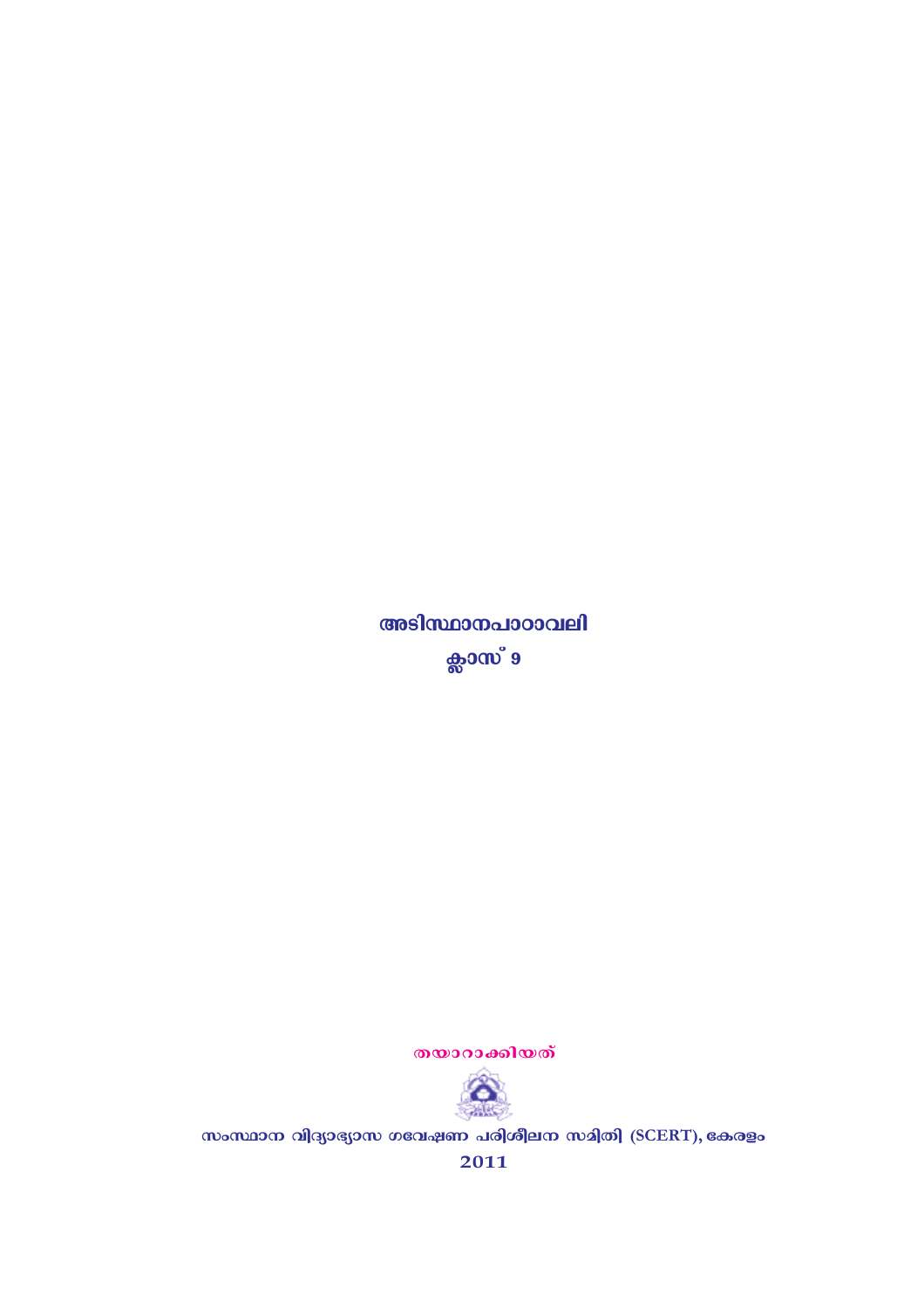## മൂല്യനിർണയ ചോദ്യങ്ങൾ യൂണിറ്റ് 2

- $\mathbf{1}$ . "രണ്ടുവയറുകൾ നിറയ്ക്കാൻ ഞാൻ പെടാപാടുപെടുമ്പോഴാ നിന്റെയൊരു പുസ്തകവും ഉടുപ്പും."
	- "നീയേ! വഴിമറിയേടെ മോനാ… അപ്പനില്ലാത്ത കൊച്ചാ."
	- "എന്റെ കയ്യിൽ അഞ്ചാറുരൂപ ഒന്നിച്ചു കിട്ടിയിരുന്നെങ്കിൽ ഞാനൊരു അലൂമി നിയം കലം വാങ്ങിചേനെ."
	- "പിന്നെ ആ പാത്രത്തിലും അരിയിലും മാറിമാറി നോക്കി പൊട്ടിപ്പൊട്ടിക്കരഞ്ഞു. വിയർത്തൊലിച്ചുനിന്ന അവനെ കെട്ടിപ്പിടിച്ച് പിന്നെയും കരഞ്ഞു."

– മാതൃത്വത്തിന്റെ തേങ്ങലും ധർമസങ്കടങ്ങളും ഈ കഥയിൽ ചിത്രീകരിച്ചിരിക്കുന്നത് എങ്ങ നെയെല്ലാമാണെന്ന് വിശദീകരിക്കുക.  $(m \cos \theta 4)$ 

- $2.$ തന്റെ മോഹത്തെക്കാൾ അമ്മയുടെ ആവശ്യത്തെ നിറവേറ്റുകയാണ് കൊച്ചുമോഹങ്ങളിലെ മാത്തുക്കുട്ടി. പണം വിനിയോഗിക്കുന്ന കാരൃത്തിൽ മാത്തുക്കുട്ടി നമുക്ക് മാതൃകയാകു ന്നുണ്ടോ? വിലയിരുത്തി കുറിപ്പ് തയാറാക്കുക.  $(m \cos \theta 4)$
- 3. കൊച്ചുകൊച്ചു മോഹങ്ങളിലെ മാത്തുക്കുട്ടി എന്ന കഥാപാത്രം ഈ സമുഹത്തിനുന്നേരെ ഉയർന്നുവരുന്ന ഒരു ചോദ്യവും ഒപ്പം ഉത്തരവുമാണ്. പ്രസ്താവനയെ വിശകലനം ചെയ്ത് മാത്തുക്കുട്ടി എന്ന കഥാപാത്രത്തിന് ഒരു നിരൂപണം തയാറാക്കുക.  $(m \cos \theta)$
- $\overline{4}$ . ചുവടെ തന്നിരിക്കുന്ന ഭാഗത്തിലെ ഭാഷാപരമായ അഭംഗികൾ പരിഹരിച്ച് മെച്ചപ്പെടുത്തി എഴുതുക.

കടബാധ്യതകൊണ്ട് മറ്റ് ഗത്യന്തരമില്ലാതെ വരുമ്പോഴാണ് പലകർഷകരും സ്വയം ആത്മഹതൃയെക്കുറിച്ച് ചിന്തിച്ചുപോകുന്നത്. ഈ ദയനീയമായ അവസ്ഥയിൽ യാതന അനുഭവിക്കുന്ന ഓരോ കർഷകരെയും രക്ഷിക്കാനുള്ള ചുമതല സമുഹ ത്തിനുണ്ട്.

 $(m \cos \theta 2)$ 

 $\overline{5}$ . 'ആദർശത്തിന്റെയും ലാളിത്യത്തിന്റെയും ഊന്നുവടികൊണ്ട് സാധാരണക്കാരന്റെ ഉയരം കൂട്ടേണ്ടിയിരിക്കുന്നു.' - എം.എൻ. വിജയൻ

> - ആദർശപൂർണവും ലളിതവുമായ ജീവിതത്തിനുവേണ്ടി നിങ്ങൾക്കെന്താക്കെ നിർദേശ ങ്ങളാണ് നൽകാനുള്ളത്. കണ്ടെത്തി കുറിക്കുക.  $(m \cos \theta 4)$

 $6<sub>1</sub>$ ഫോക്സ്, ക്ലിന്റണച്ചായൻ, അമേരിക്കൻ ചാറ്റൽമഴ എന്നീ പ്രയോഗങ്ങൾ പുതിയകാലത്തെ മനുഷ്യന്റെ സാംസ്കാരികച്യുതിയെയും പൊങ്ങച്ചത്തെയും അവതരിപ്പിക്കാൻ പര്യാപ്ത മാണോ? വീഡിയോ മരണം എന്ന കവിതയിലെ ഇത്തരം പദപ്രയോഗങ്ങളെ വിലയിരുത്തി  $(m \cos \theta 4)$ കുറിപ്പെഴുതുക.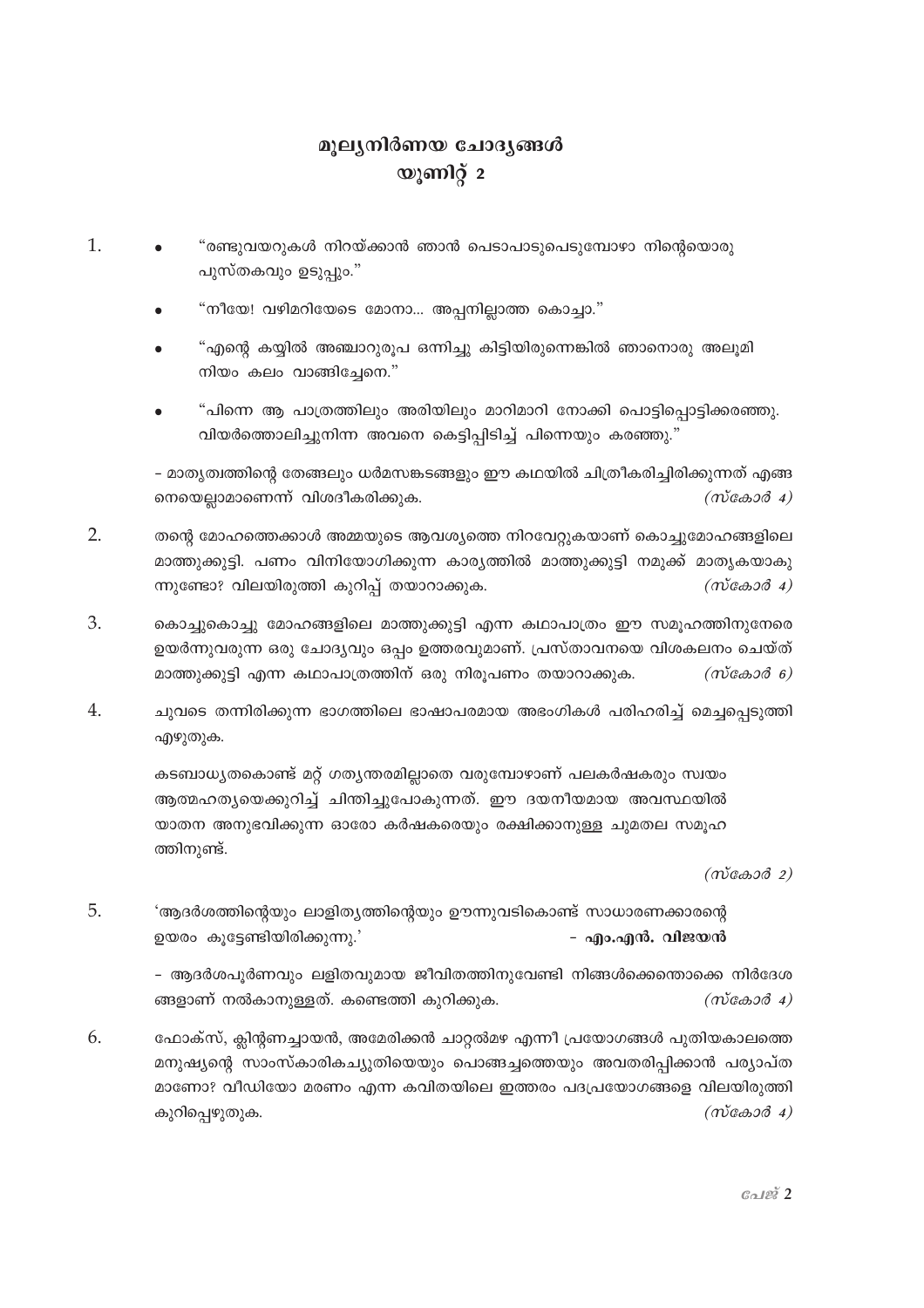- 7. പൊങ്ങച്ചം, മനുഷ്യന്റെ വ്യക്തിത്വവും സംസ്കാരവുംതന്നെ ഇല്ലാതാക്കുന്നു. വീഡിയോ മരണത്തിലെ അമേരിക്കൻ ചേട്ടന്റെ പെരുമാറ്റത്തെ വിലയിരുത്തി കുറിപ്പുതയാറാക്കുക.  $(m\cos 3\theta_4)$
- 8. ഇല്ലാത്ത ഗുണങ്ങൾ പെരുപ്പിച്ച് പറഞ്ഞ് പല പരസ്യങ്ങളും നിത്യേന പൊതുജനങ്ങളെ പറ്റി ച്ചുകൊണ്ടിരിക്കുന്നുണ്ടലോ. ഉപഭോക്താക്കളെ ആകർഷിക്കാൻ എന്തുനുണയും പറയാമെന്ന പരസ്യങ്ങളുടെയും കച്ചവടക്കാരുടെയും നിലപാടിനെ വിമർശിക്കുന്ന ഒരു എഡിറ്റോറിയൽ  $(m \cos \theta)$ തയാറാക്കുക.

## 9. ലളിതം

ഇവിടെയുണ്ടുഞാനെന്നറിയിക്കുവാൻ മധുരമായൊരു കൂവൽ മാത്രം മതി

ഇവിടെയുണ്ടായിരുന്നു ഞാനെന്നതി– നൊരു വെറും തുവൽ താഴെയിട്ടാൽ മതി

ഇനിയുണ്ടാകുമെന്നതിൻ സാക്ഷിയായ് അടയിരുന്നതിൻ ചുടുമാത്രം മതി

ഇതിലൂമേറെ ലളിതമായെങ്ങനെ കിളികളാവിഷ്കരിക്കുന്ന ജീവനെ. - പി.പി. രാമചന്ദ്രൻ

- ഉള്ളടക്കം, അവതരണരീതി എന്നിവയെ പരിഗണിച്ച് കവിതയ്ക്ക് ആസ്വാദനം തയാറാ  $(m \cos \theta)$ ക്കുക.

10. "തൊഴിൽ ഏതായാലും നാലു ചക്രം ഉണ്ടാക്കണം."

"എനിക്ക് ജനങ്ങളെ സേവിക്കണം ഗുരുജീ"

"എനിക്കൊരു ചട്ടമ്പിയാകണം ഗുരുജീ"

- 'ഗുരുകുല'ത്തിലെ മൂന്ന് ശിഷ്യന്മാരുടെയും ആഗ്രഹങ്ങളിൽ നിന്നും വെളിപ്പെടുന്ന അപ കടകരമായ മാനോഭാവം വിശകലനം ചെയ്ത് കുറിപ്പ് തയാറാക്കുക.

 $(m \alpha + \alpha)$ 

- 11. മഹർഷി മഹേഷ്പ്രസാദ്ജി ഒരു നിമിഷം കണ്ണടച്ചിരുന്നു.
	- ആ കറുത്ത കസേരയിൽ ഇരുന്ന് അയാൾ കഠിനമായി ഗവേഷണം നടത്തി.
	- ഒരുപക്ഷേ, ഭാവിയിൽ എനിക്ക് നിങ്ങളുടെ ആവശ്യം വന്നേക്കാം. ഇവിടത്തെ വിസി റ്റിംഗ് ഫാക്കൽട്ടിയിലേയ്ക്ക്.

- ഗുരുകുലം എന്ന കഥയിലെ ഇതുപോലുള്ള പരാമർശങ്ങളിലൂടെ തെളിയുന്ന സാമൂഹ്യ വിമർശനങ്ങൾ കണ്ടെത്തി ഒരു നിരൂപണം തയാറാക്കുക.  $(m \cos \theta)$ 

 $12.$ 'ഒന്നുമില്ലെങ്കിലും പേടിക്കാതെ സത്യംപറയാനെങ്കിലും അവർ ഇവിടന്ന് പഠിച്ചു വല്ലോ. $^{\prime}$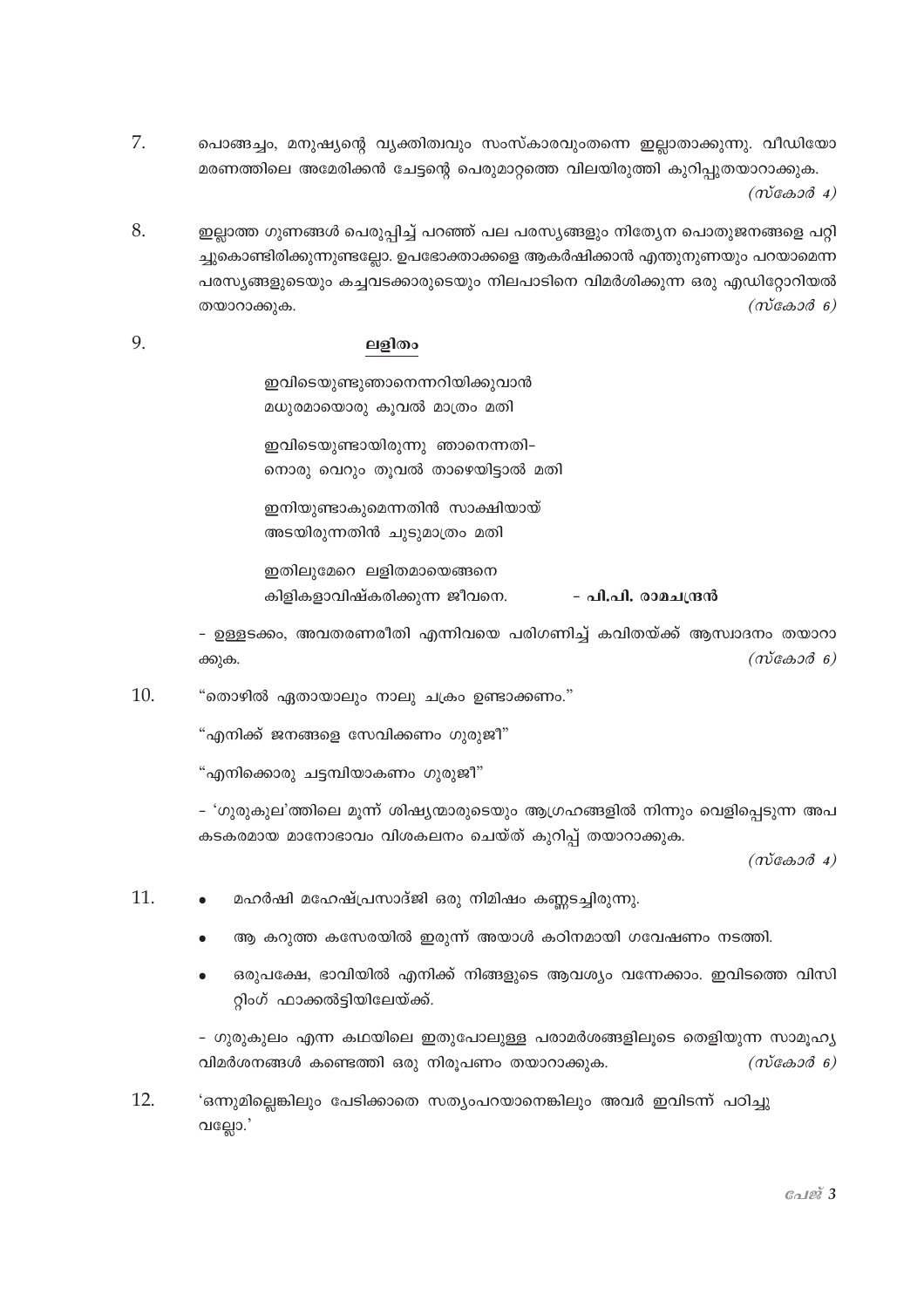- ഈ വരികളിൽ പരിഹാസത്തോടൊപ്പം വിദ്യാഭ്യാസത്തിന്റെ ലക്ഷ്യം എന്തൊക്കെയായി രിക്കണം എന്ന സൂചനയും ഉൾച്ചേർന്നിരിക്കുന്നില്ലേ? വിശകലനം ചെയ്ത് കുറിപ്പെഴുതുക.  $(m \cos \theta 4)$ 

13. "നിങ്ങളുടെ മോഹങ്ങൾ നിങ്ങൾ പറഞ്ഞു. അതിൽ നിന്ന് നിങ്ങൾ പിന്മാറില്ലെന്ന് എനിക്കുറപ്പാണ്. ആ നിലയ്ക്ക് നിങ്ങളെ അനുഗ്രഹിച്ചയ്ക്കുകമാത്രമാണല്ലോ എന്റെ കർമം" -ഗുരുകുലം

> - 'തെളിച്ച വഴിയേ പോയില്ലെങ്കിൽ പോയവഴിയെ തെളിക്കുക' എന്ന ഗുരുവിന്റെ ഈ സമീ പനത്തോട് നിങ്ങൾ യോജിക്കുന്നുണ്ടോ? നിങ്ങളുടെ അഭിപ്രായം യുക്തിപൂർവം സമർത്ഥി  $(m\tilde{\cos}a\tilde{\cos}a)$ ക്കുക.

- വിദ്യാഭ്യാസം നല്ല സമൂഹസൃഷ്ടിക്ക് ഉതകുന്നതായിരിക്കണം. ഈ കാഴ്ചപ്പാടിൻരെ വെളി 14. ച്ചത്തിൽ ഗുരുകുലം എന്ന കഥയുടെ പ്രമേയം വിശകലനം ചെയ്യുക.  $(m\cos 3\theta - \theta)$
- 15. 'അമേരിക്കയിൽ ചാറ്റൽ മഴയായതുകൊണ്ട് അമ്മയുടെ അന്ത്യനിമിഷത്തിൽ അടുത്തെത്താൻ കഴിയാത്ത മകൻ.' 'അമ്മയുടെ ആഗ്രഹം സാക്ഷാത്കരിക്കുന്ന മാത്തുക്കുട്ടി.'

- മനുഷ്യബന്ധങ്ങളിലെ ഈ വൃത്യസ്തതകൾ താരതമ്യം ചെയ്ത് കുറിപ്പു തയാറാക്കുക.  $(m\tilde{\cos}a\tilde{\cos}a)$ 

- 16. 'ഞെട്ടില്ലാ വട്ടയില'
	- 'മുറ്റത്തെ ചെപ്പിനടപ്പില്ല'

– ഈ രണ്ടുചൊല്ലുകൾ ഗുരുകുലം എന്ന കഥയിൽ സൃഷ്ടിക്കുന്ന പരിഹാസത്തിന്റെ പൊരുൾ  $(m \cos \theta 4)$ കണ്ടെത്തുക.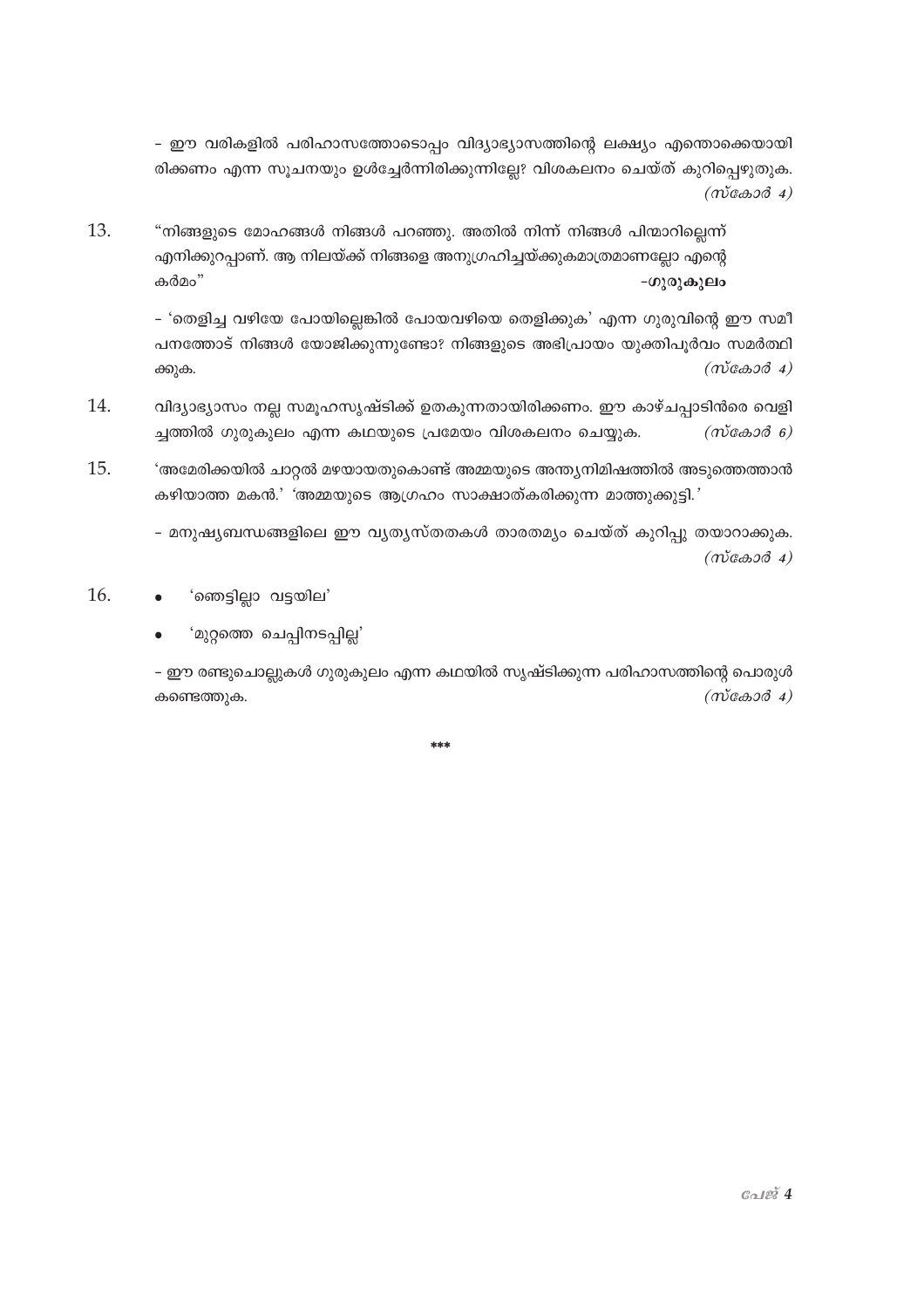## യൂണിറ്റ് 3 മനസ്സും ശരീരവും

- 1. പുളകംപോൽ കുന്നിൻ പുറത്തുവീണ പുതുമുടൽമഞ്ഞലപുൽകിനീക്കി പുലരൊളിമാമലശ്രേണികൾതൻ പുറകിലായ്വന്നുനിന്നെത്തിനോക്കി. - രമണൻ
	- കടലിന്നപസ്മാരം; കാറ്റിന്നോ നിത്യം കാസം; കുരച്ചു തുപ്പുന്നെങ്ങും

- രോഗി ക്ഷയരോഗിയാം മേഘം.

- രണ്ട് കവിതകളിലെയും പ്രകൃതിവർണനയിലെ വൃത്യാസം കണ്ടെത്തി കുറിപ്പുതയാറാ ക്കുക.  $(m \cos \theta)$ 

- $\overline{2}$ . 'സാത്വികരായിട്ടുള്ള മനുഷ്യരെപ്പോലും തമ്മിലടിപ്പിച്ച് നശിപ്പിക്കുന്ന മദ്യവും മയക്കുമരുന്നും പോലുള്ള ലഹരി പദാർത്ഥങ്ങൾ നമ്മുടെ ചുറ്റുപാടും സുലഭമായി ലഭിക്കുന്നു.'
	- കുടുംബ-സാമുഹികബന്ധങ്ങളുടെ ശിഥിലീകരണത്തിന് കാരണമാകുന്ന സാമുഹൃസാ ഹചര്യങ്ങൾ പരിശോധിച്ച് ഉപന്യാസം തയാറാക്കുക.  $(m \cos \theta)$
- 3. "ഹ്യദ്രോഗിയായി അവരോധിക്കപ്പെട്ട സ്ഥിതിയ്ക്ക് ഇനി ഏറെ വർത്തമാനം പറയുന്നത് ശരിയല്ലല്ലോ.'

ഈ പ്രസ്താവനയിലെ നർമ്മം വിശകലനം ചെയ്യുക?  $(m \cos \theta 2)$ 

 $4.$ ' അവൾ ചിരിച്ചു ആ ചിരിയുടെ മണിയൊച്ചയാണ് എന്നിൽ ചെറുപ്പത്തിന്റെ ചന്തം വിടാതെ നിലനിർത്തുന്നതെന്ന് അവളറിയില്ലല്ലോ?

- ചെറുപ്പം നിലനിർത്താനുള്ള സൂത്രം

- കഥാകൃത്തിന്റെ കുടുംബജിവിതത്തിലെ എന്തൊക്കെ സവിശേഷതകളാണ് ഈ വരിക ളിൽ തെളിയുന്നത്? വിശകലനം ചെയ്ത് കുറിപ്പ് തയ്യാറാക്കുക.  $(m \& \& \& \& \& -4)$ 

- 5. ലഹരിവസ്തുക്കളുടെ ഉപയോഗം ക്രമാതീതമായി വർദ്ധിച്ചു വരികയാണ്. അവ സൃഷ്ടി ക്കുന്ന വിപത്തിനെക്കുറിച്ച് ബോധവത്ക്കരണം നടത്തുന്നതിനാവശ്യമായ ഒരു ലഘു ലേഖ തയ്യാറാക്കുക.( സ്നേഹപൂർവ്വം 'അമ്മ' യിലെ ആശയവും പരിഗണിക്കണം)  $(m \cos \theta)$
- 6. മോനേ, നിവർന്ന നട്ടെല്ലോടെ, ഉയർന്ന ശിരസ്സോടെ, തെളിഞ്ഞ ബുദ്ധിയോടെ, ശുദ്ധനായി, അഭിമാനിയായി, വളർന്നുവരാൻ എന്റെ കുഞ്ഞിനു കഴിയുമാറാകട്ടെ. അതുകാണാനുള്ള ഭാഗ്യം നിന്റെ അമ്മയക്കും നിന്നെപ്പെറ്റ നാടിനും ഉണ്ടാകട്ടെ എന്നു മാത്രം എന്റെ പ്രാർത്ഥന. -സ്നേഹപുർവ്വം അമ്മ.

– ഒരമ്മയുടെ സ്നേഹവും വാത്സല്യവും വഴിഞ്ഞൊഴുകുന്ന ലേഖനമാണ് സുഗതകുമാരി യുടെ ' സ്നേഹപൂർവ്വം അമ്മ' വിലയിരുത്തി കുറിപ്പ് തയ്യാറാക്കുക?  $(m \cos \theta)$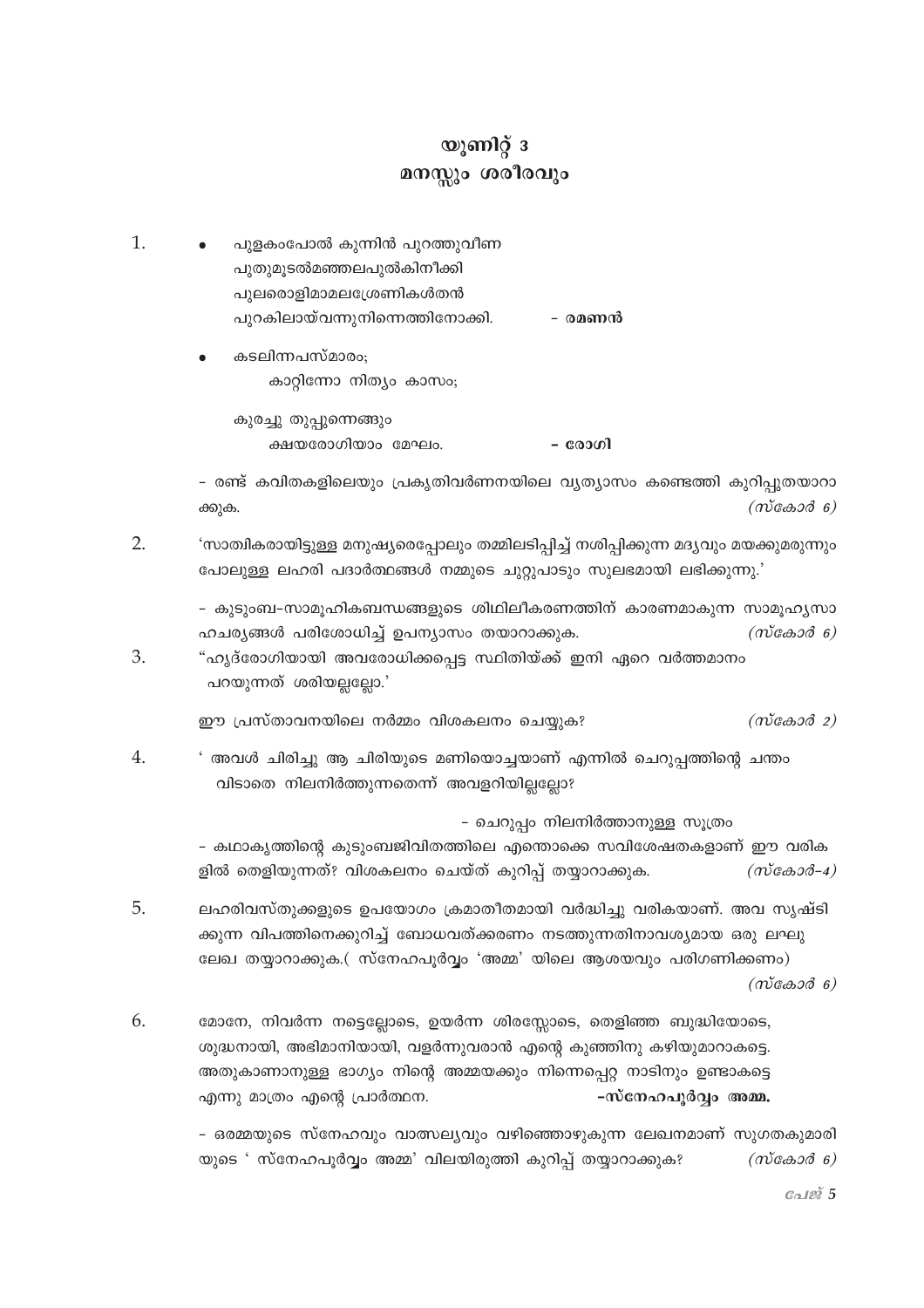7. 'അകപ്പെട്ടുപോയ് ഞാനീ -ബ്ഭീകരാശുപത്രിയിൽ;

> അറിവേൻ ഞാനിന്നതിൽ -ജ്ജീവിത മഹാരോഗി.'

- രോഗി

- അടിവരയിട്ട പ്രയോഗങ്ങളിലൂടെ സമകാലിക ജീവിതത്തിന്റെ എന്തെല്ലാം ദുരന്തങ്ങളാണ് കവി ആവിഷ്ക്കരിച്ചിട്ടുള്ളത് കണ്ടെത്തി കുറിപ്പ് തയ്യാറാക്കുക?  $(m \cos \theta 2)$ 

8. ചാട്ടം തുടങ്ങിനാരോട്ടം തുടങ്ങിനാർ പാട്ടും തുടങ്ങിനാർ പാരമപ്പോൾ. വാശിപൂണ്ടൊന്നൊന്നേ പേശിത്തുടങ്ങിനാർ കുശാതെ വന്നു നിന്നങ്ങുമിങ്ങും'

> - ഈ വരികൾ വിശകലനം ചെയ്ത് ഭാഷാപരമായ ഏതെങ്കിലും രണ്ട് പ്രത്യേകതകൾ  $(m\tilde{\cos}\omega d)$ കണ്ടെത്തി എഴുതുക?

9. 'പുകയായും പാനീയമായും കുത്തിവയ്ക്കലായുമൊക്കെ ആ വിഷം ഉള്ളിൽ കടന്നു തുടങ്ങിയാൽ പിന്നെ ഭ്രാന്താണ്' - സുഗതകുമാരി

> 'ശാന്തരായുള്ളവർ മാനസമന്നേരം ഭ്രാന്തരെപ്പോലെയങ്ങായിക്കുടി' – ചെറുശ്ശേരി

'സാമൂഹികതിന്മകൾക്കെതിരെ തുലികചലിപ്പിച്ചവരാണ് എക്കാലത്തേയും എഴു ത്തുകാർ'

- സ്നേഹപൂർവ്വം അമ്മ, യാദവനാശം എന്നീ പാഠഭാഗങ്ങളെ ആസ്പദമാക്കി ഈ നിരീക്ഷ ണത്തിന്റെ സാധ്യത പരിശോധിച്ച് ലഘു ഉപന്യാസം തയ്യാറാക്കുക?  $(m \cos \theta)$ 

10. 'ചേതനവേർപെട്ടു പോകുന്ന നേരത്തു വേദനയുണ്ടായീതില്ലയാർക്കും' - യാദവനാശം

> - ഈ വരികളിലെ പരിഹാസത്തിന്റെ തീക്ഷ്ണത ഒന്നോ രണ്ടോ വാകൃങ്ങളിൽ അവതരി  $(m\tilde{\cos}a\tilde{\cos}a)$ പ്പിക്കുക?

11. 'കാർഡിയോളജി ഡിപ്പാർട്ടുമെന്റിൽ ഒരു പേഷ്യന്റായി എനിക്കൊരു കാർഡ് ലഭിച്ചു ഹൃദ്രോഗിയുടെ മഹനീയ പദവി അലങ്കരിക്കുന്ന രോഗികളുടെ കൂട്ടത്തിൽ അംഗ മായി - യു.എ.ഖാദർ

> - വേദനാജനകമായ അനുഭവത്തെപ്പോലും നർമ്മരസത്തോടെ അവതരിപ്പിക്കുന്നതിൽ കഥാ കൃത്തിന്റെ ശൈലി വിശകലനം ചെയ്ത് കുറിപ്പ് തയ്യാറാക്കുക?  $(m \cos \theta 4)$

 $12<sup>12</sup>$ ഉറയിൽ കിടന്ന കൊടുവാൾ കാലിലെടുത്തിട്ടു മുറിവു പറ്റിയെന്നും ചോരയൊലി ച്ചെന്നും പറയുന്നതു ഭോഷ്കാണല്ലോ;

> - കഥാകൃത്തിനുണ്ടായ ആശുപത്രിയനുഭവത്തെ ഇങ്ങനെ വിശേഷിപ്പിച്ചിരിക്കുന്നതിന്റെ  $(m \cos \theta 2)$ പൊരുൾ വൃക്തമാക്കുക.?

> > பேஜ் $6$